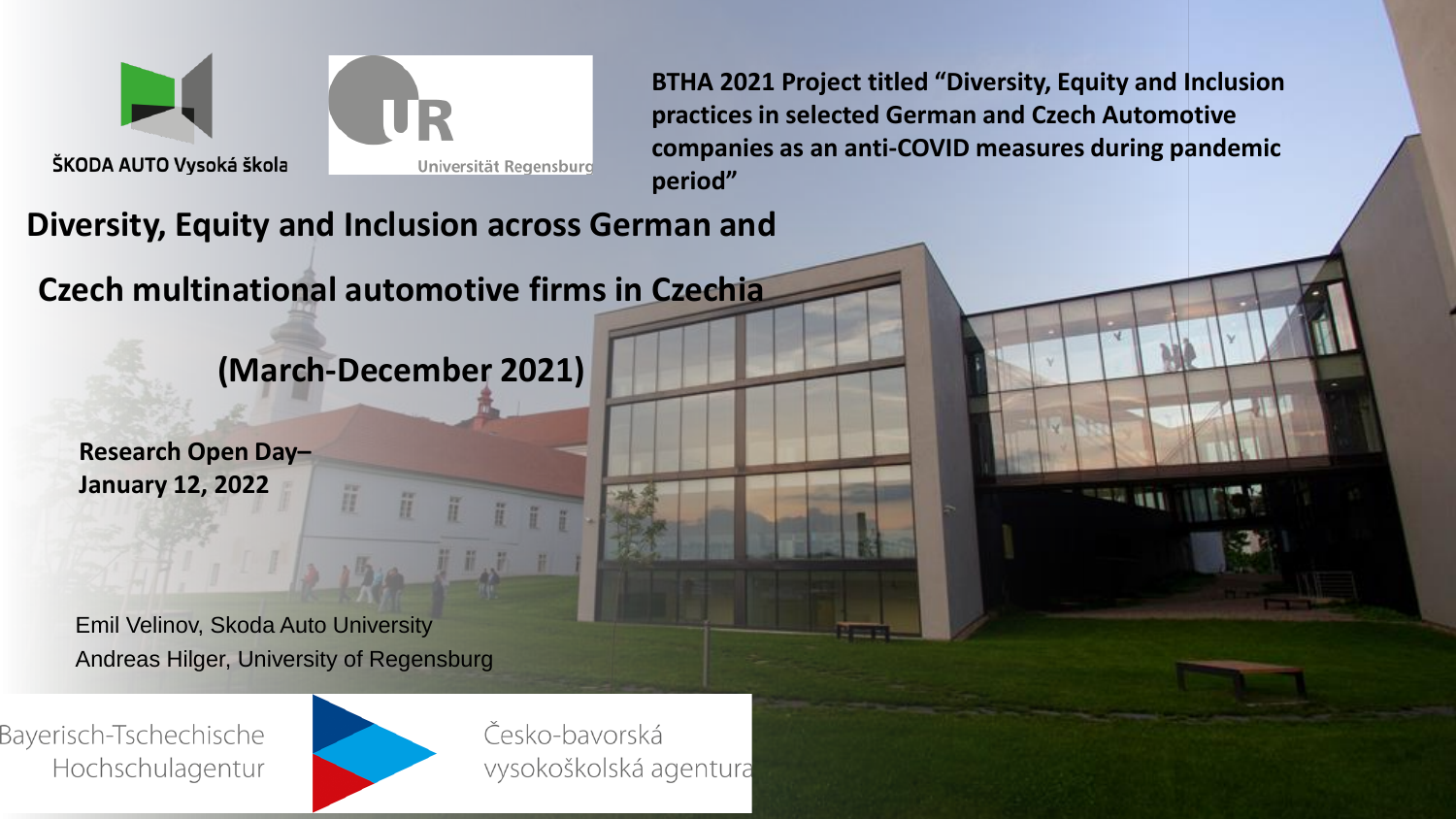

- Research on how selected German firms from the automotive sector are managing diversity, equity and inclusion as an integrated part of their anti-COVID measures.
- Investigating human resource management practices on tackling the business needs of selected German firms with operations in the Czech Republic within the automotive sector particularly during pandemic period.
- The companies in the automotive sector are trying to manage effectively its employees from perspective of social and economic perspectives by constantly working on employee motivation and engagement during the harsh times of COVID-19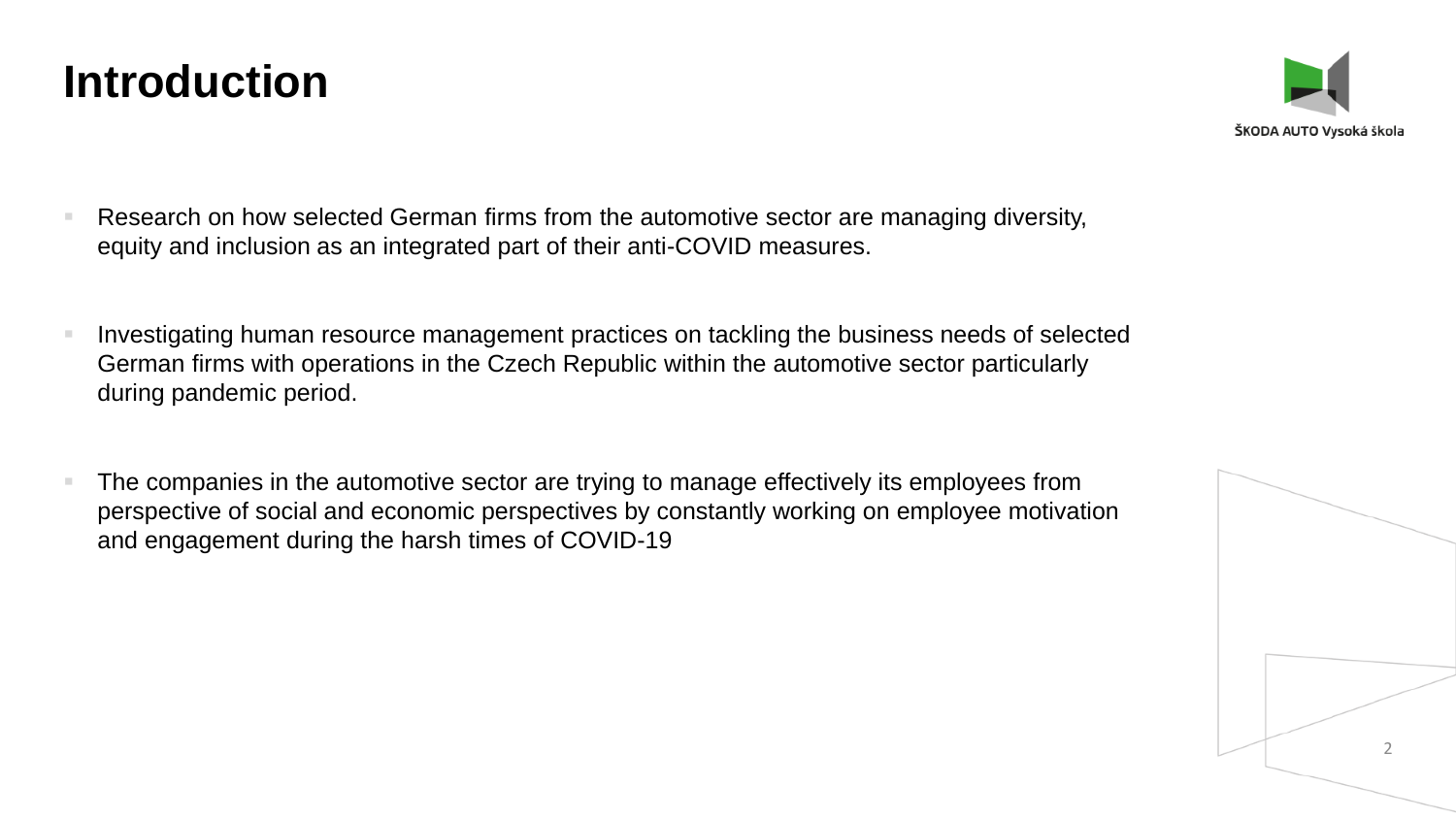#### **Literature Review**



- Diversity, equity and inclusion are inevitable part of the human resource practices across the firms. Also, the firms need to constantly work on improving the working and sanitary conditions for all employees in order to keep them safe and healthy especially during pandemic period.
- Firms need continuously to guarantee all **employees possibilities for work from home, less commuting to and from the offices**, highly hygiene and safe working conditions, social support for their employees and other programs and initiatives for all type of groups within the companies (Ozbilgin et al.,2020).
- In order to evaluate and compare the handling of the **different diversity dimensions** and their related practices we also refer to the theoretical concepts underlying the construction of age, gender, sexual orientation, ethnicity, disability and religion as well as nationality (Velinov, 2019).
- **Automotive firms are investing time and efforts to update and improve ethical codex, contracts with trade unions, working closely with employee representatives, satisfying minority groups such as handicapped, LGBTIQ+, females in STEM**, etc. (Velinov & Hilger, 2021).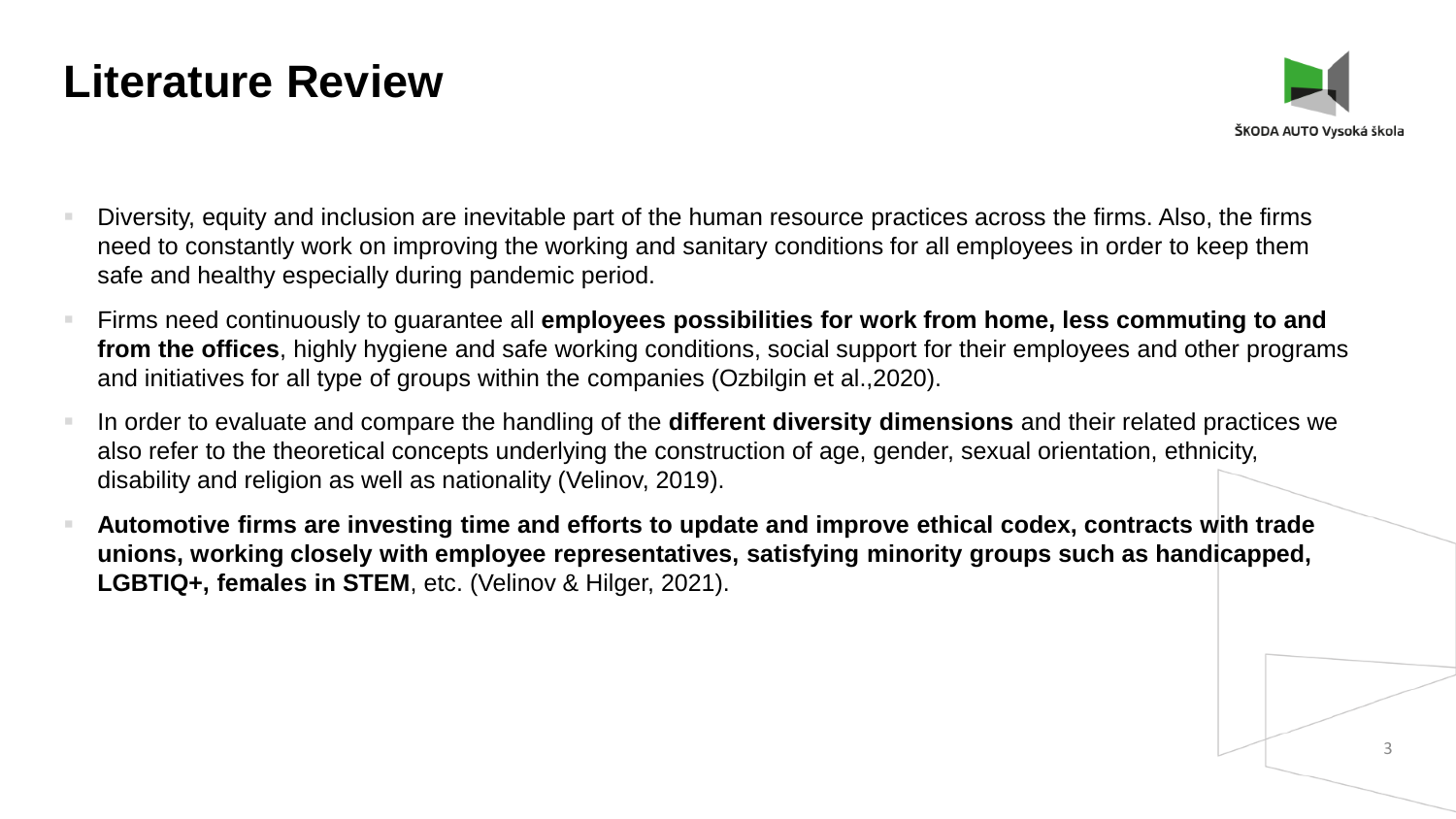#### **Research Aim and Research Methods**



- The joint study aims at investigating how selected German automotive companies such as Porsche, Volkswagen, SKODA, BMW, Mercedes, Audi, Opel and others are managing diversity, equity and inclusion as a vital part of their HR anti-COVID practices.
- A mixed-method design is being applied for this exploration:
	- Data collection from annual reports, diversity reports, corporate reports, CSR reports and social media profiles such as LinkedIn, Instagram, Facebook, Twitter, etc. of the selected automotive enterprises.
	- In-depth semi-structured interviews with HR representatives, middle and top level managers from the selected companies.
	- Discourse analysis of the diversity, equity and inclusion practices among the German automotive firms in the Czech Republic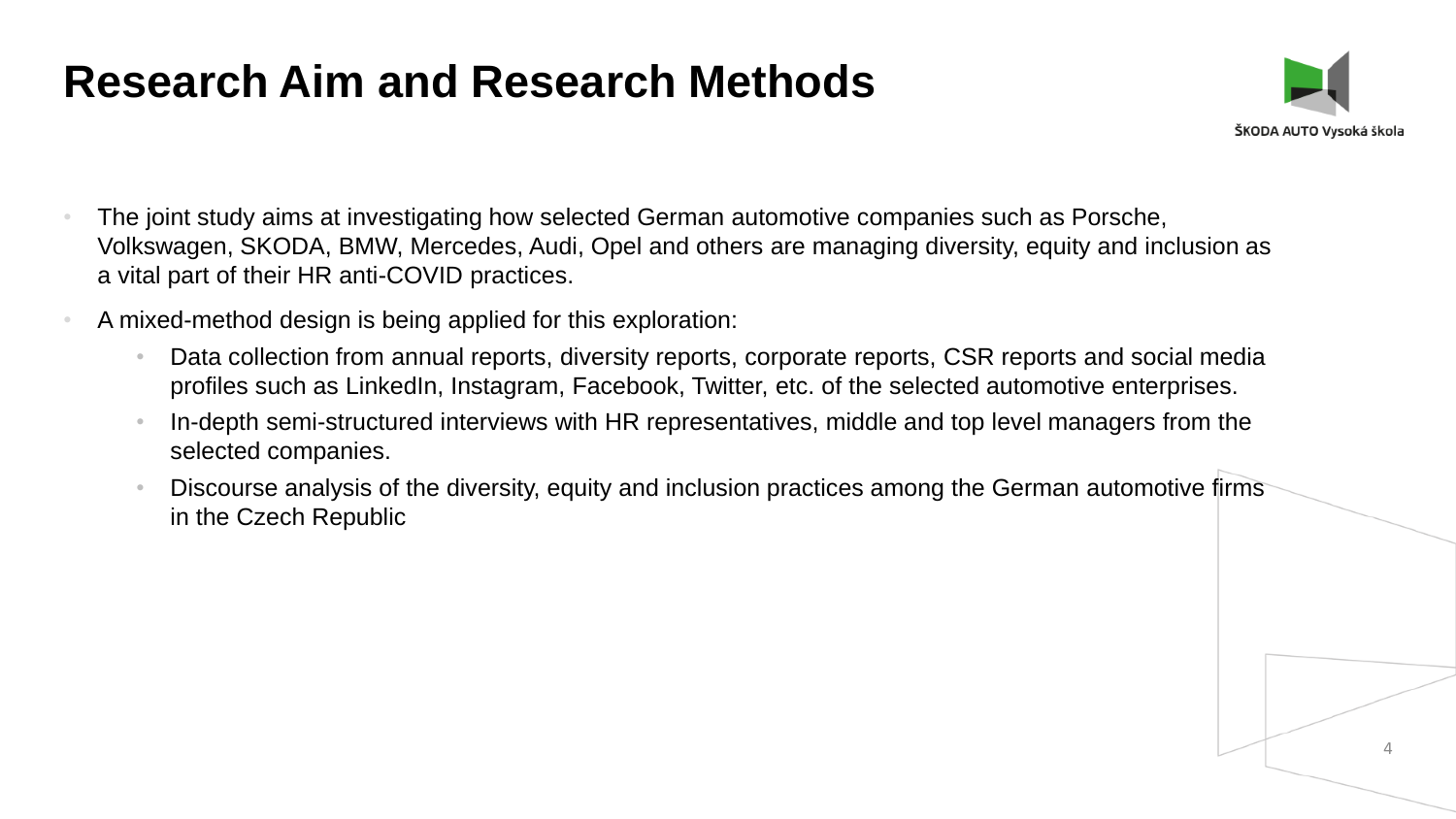## **Methodology Cont'**



Collecting of secondary data both on financial figures and on the implementation of Diversity, Equity and Inclusion (D&I)of the German MNCs and their subsidiaries from their annual reports and websites.

This mixed-method data design with primary and secondary data collection helps us to combine as many data as possible for identifying how the German subsidiaries of automtove firms in the Czech Republic are conceptualizing and enacting DEI by responding to socio-economic policies of past regimes and, thus, different cultural contexts.



According a study by the compiling 2016 data, 18% of Mercedes-Benz customers were women. This compared to 26% of customers at BMW and 26.6% at Audi. In the lead were Volkswagen with 33.8% and Opel with 35.4% (Center for Automotive Research in Germany, 2019)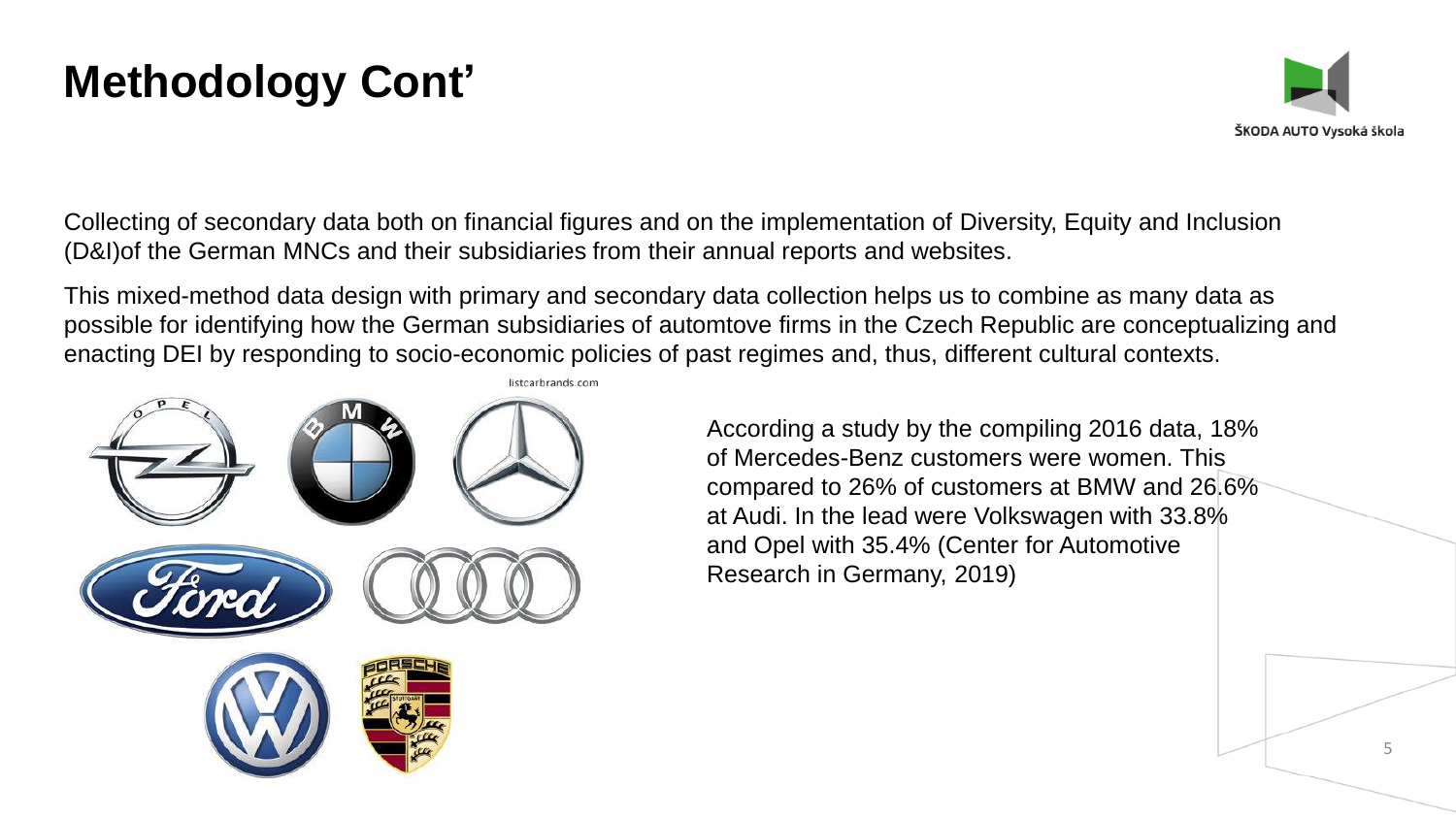## **Study Expected Results**



- The selected firms offer its employees a working environment that is founded on the company's culture and is protected of any form of gender, age, race, colour, ethnicity, religion, sexual orientation, political opinion, disability, marital status or syndical discrimination
- Lack of Diversity, Equity and Inclusion reports in the Czech subsidiaries
- Ethical codex in CZ are not reflecting numerous dimensions of diversity
- Subsidiaries refer to Headquarter Diversity, Equity and Inclusion practices
- **First women in history appointed as Chief Human Resource officer at SKODA AUTO since March 1st, 2021**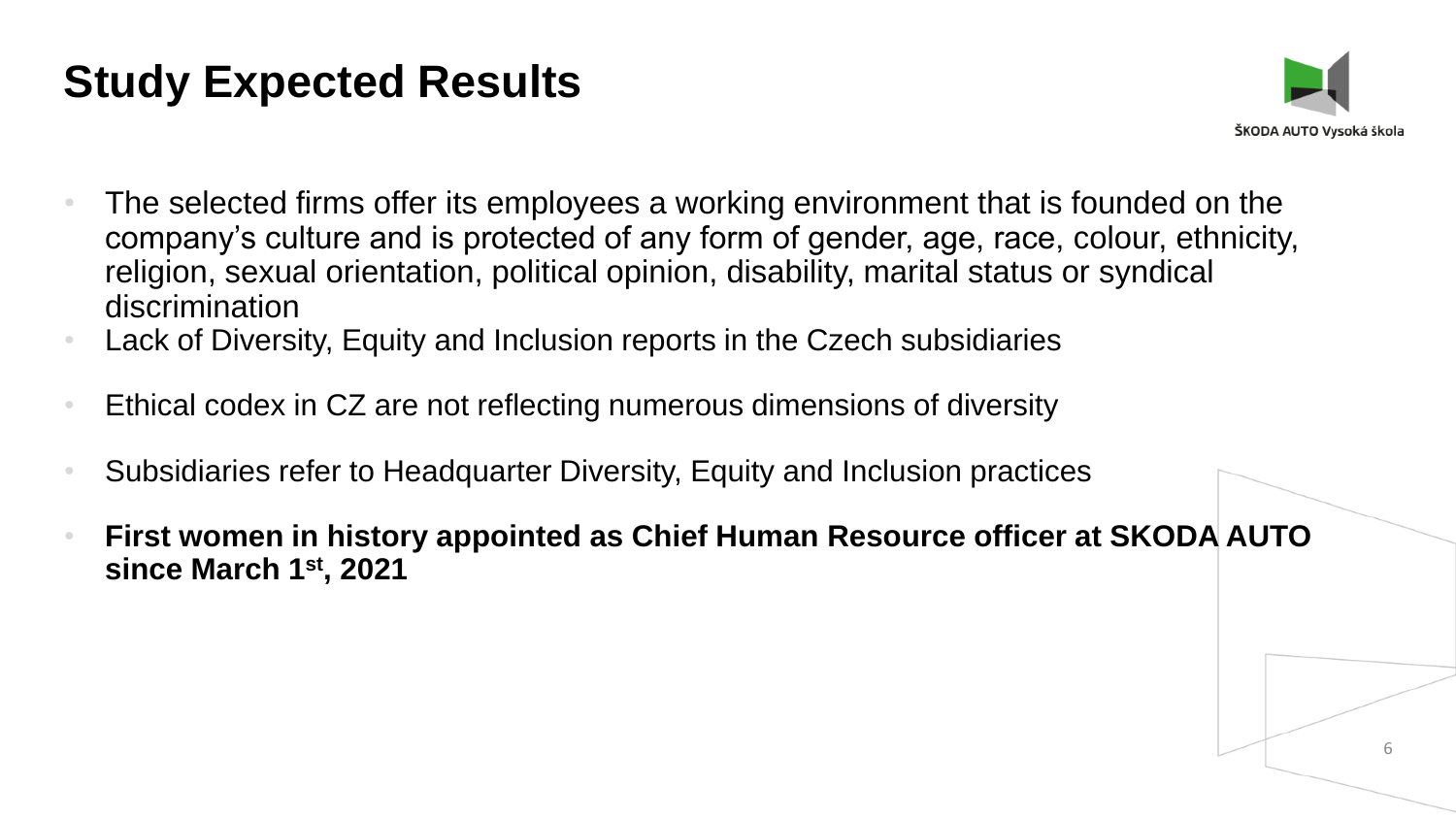### **Study Expected Results**



- There is a significant gap on the importance of three aspects **company culture, career progression and flexible work location and schedules**
- Demonstrating the often disproportionate burden placed on women in navigating societal challenges, many of which have been further worsened during the COVID-19 pandemic.
- Most women consider a lack of diversity, equity and inclusion is the No. 1 issue that prevents people from considering a career in the automotive sector in comparison to the men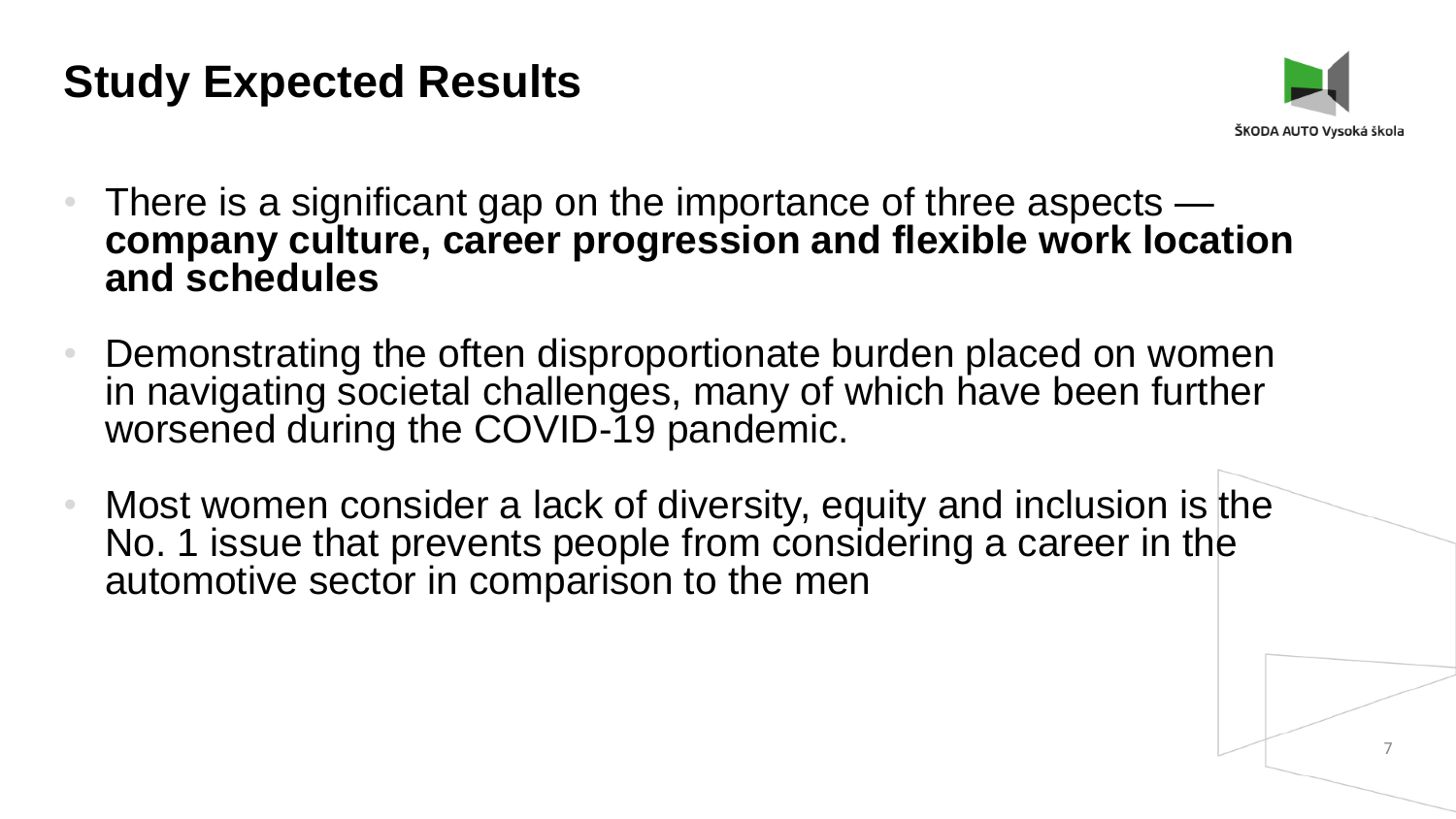# **Exemplar DEI activities in Czechia in automotive**



• Diversity and Inclusion days in Czechia across automotive firms, 2019



LGBTI + day at Porsche, Germany and Czech Republic

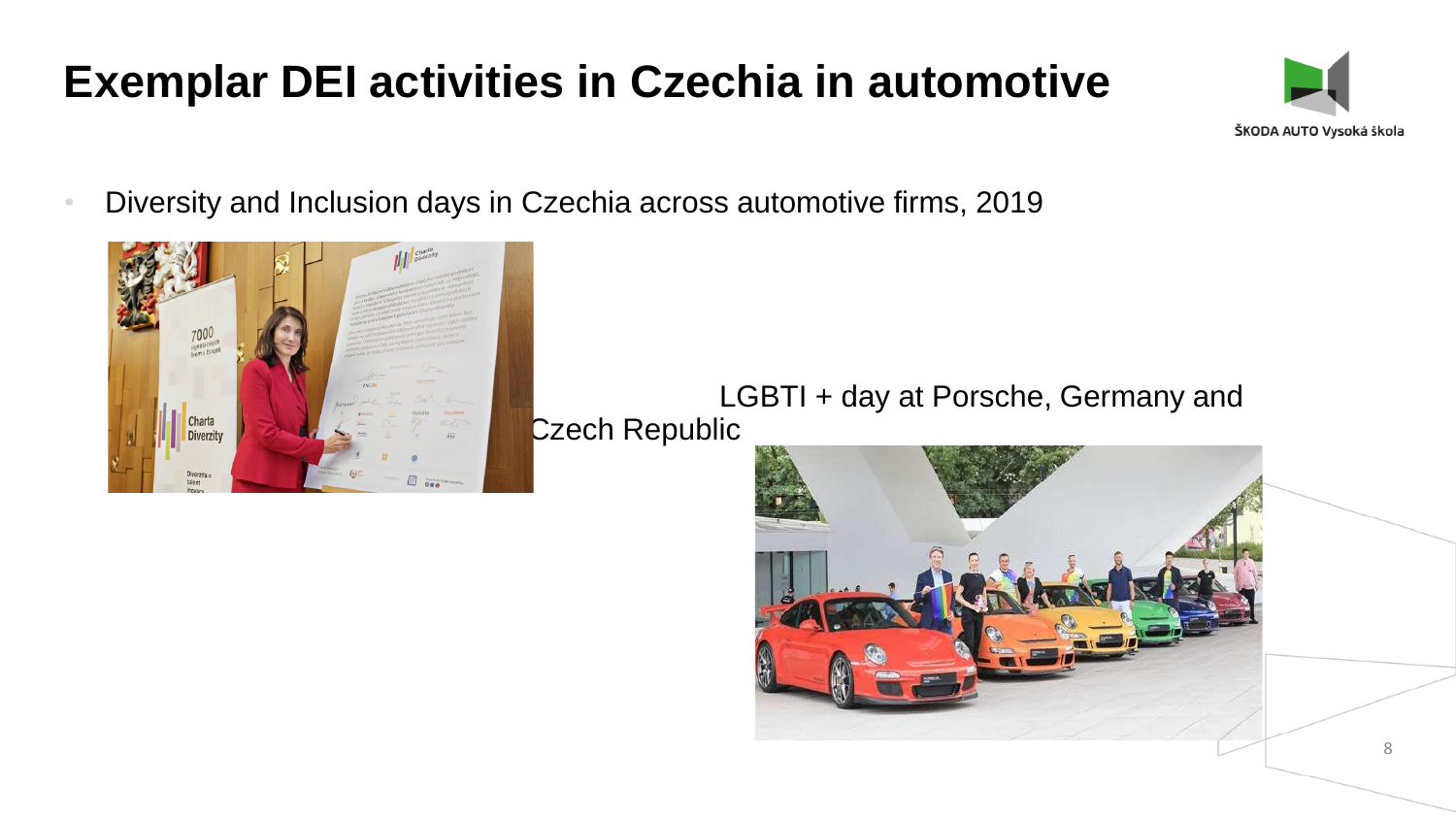#### **Expected Conclusions**



- Diversity and inclusion development across German car makers in Czechia, as it will remain of the emerging issues for many firms, which are operating on the international science
- Need for more efforts and higher transfer of best practices from the German headquarters to the Czech subsidiaries
- Cultural, legislative and institutional challenges for the German subsidiaries in applying DEI practices